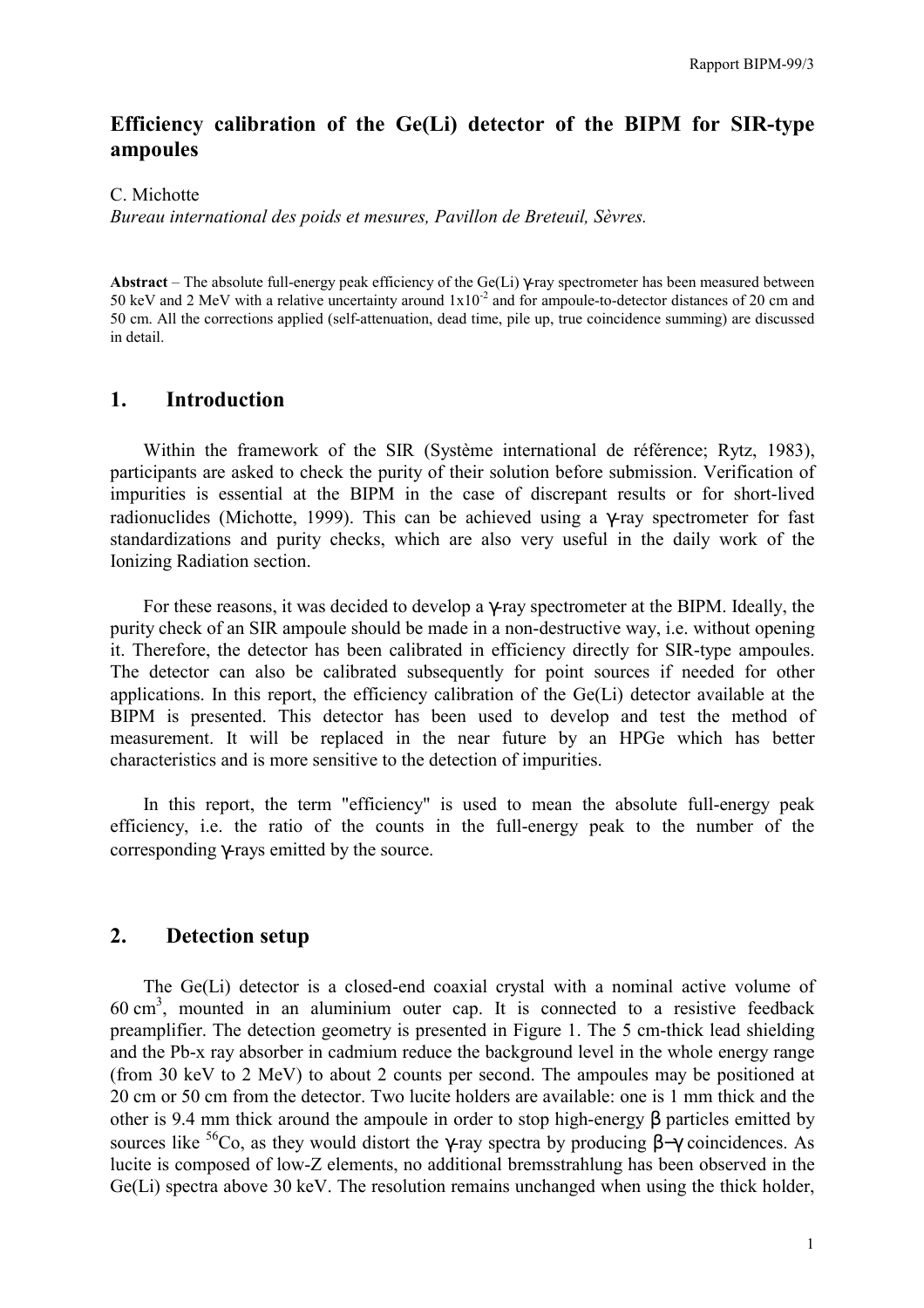but the peak-to-Compton ratio is slightly reduced. For a given ampoule the relative repeatability of its positioning in the holder is estimated by measurement to be better than  $1.5 \times 10^{-3}$ 



Figure 1: Geometry of the gamma-ray spectrometer at the BIPM.

#### **2.1. Uncertainties related to the use of extended sources**

Small differences in shape and thickness of the SIR-type ampoule base were observed by Rytz (1983), although the ampoules were (and still are) from the original batch. This generates variations in the ampoule position which are negligible when compared to the large source-todetector (*D*) distance. On the other hand, it produces measurable changes in the attenuation of the γ-ray flux by the glass, especially at low γ−ray energy. The uncertainty of activity measurements arising from these variations has been evaluated experimentally using empty ampoules which were cut in two parts, and by placing the glass base between a point source and the detector. Repeatability of measurements of a single ampoule is within the statistical uncertainties. Relative standard uncertainties of  $2x10^{-3}$  at 1.2 MeV and  $4.5x10^{-3}$  at 60 keV were derived (see Figure 2).

Other sources of uncertainty are the volume and density of the radioactive solution, which may vary between the ampoules. To account for this, a correction factor is evaluated -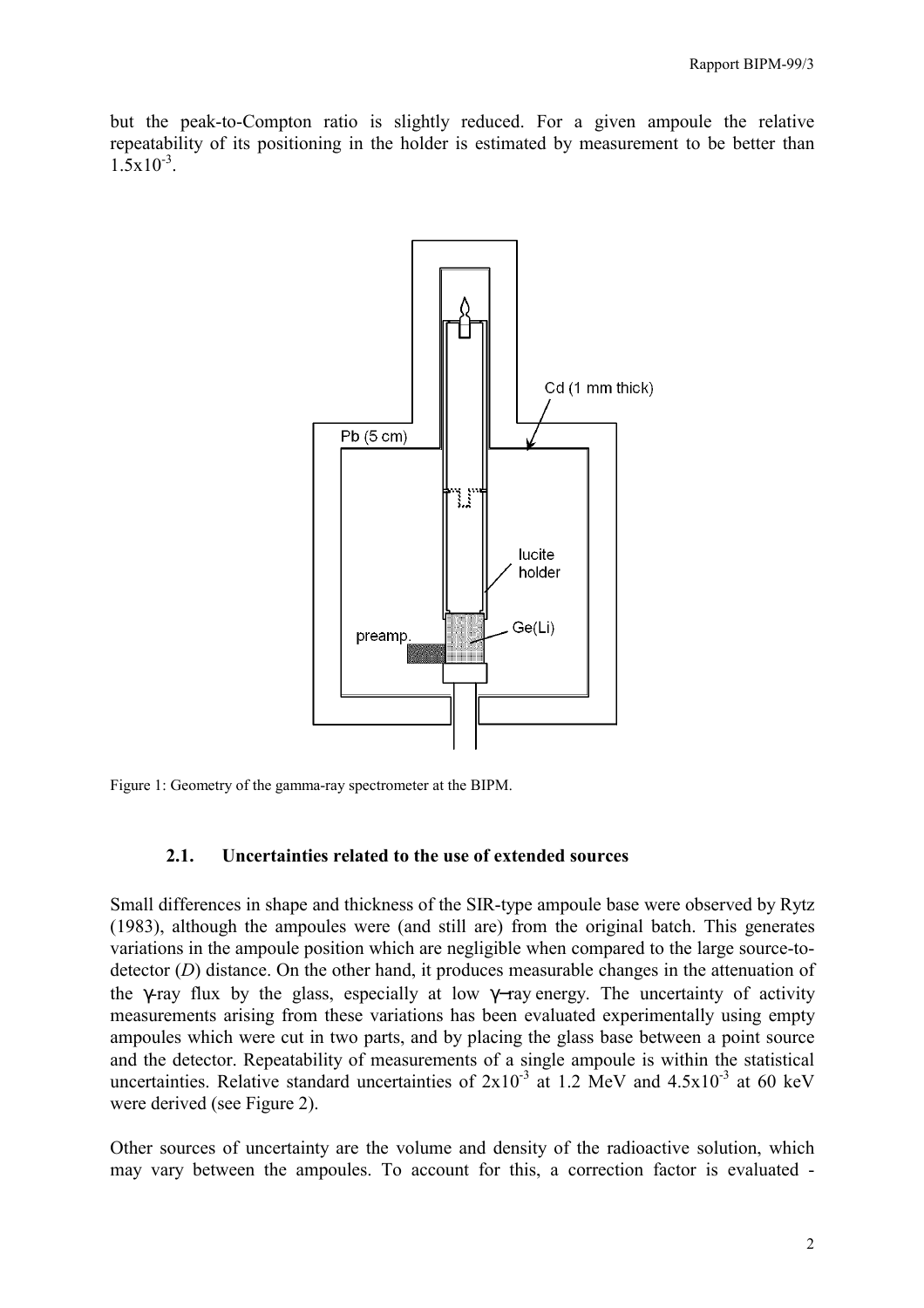assuming a distant source-detector geometry and exploiting the cylindrical symmetry - using the density  $\rho$  and the mass  $m$  of the solution quoted on the SIR form by the national laboratory which is asked to fill the ampoule with around 3.6 g of radioactive solution:

• Fluctuations in the solid angle Ω due to variations of the filling height *h* of the ampoules are estimated from the expression

$$
\frac{\Delta \Omega}{\Omega} = \frac{\Delta h}{D + h} ,
$$

$$
h = \frac{m}{\rho} \frac{\mu}{S} = \frac{\mu}{\rho} ,
$$

where

*S* is the nominal section of the SIR-type ampoules (1.8 cm<sup>2</sup>) and  $\Delta h = (h - 2)$  cm. These relative fluctuations are lower than  $3x10^{-3}$ .

Changes in  $\mu$ , the height of the solution measured in mass per unit area, produce variations in the attenuation of the γ rays that can be corrected by the factor

$$
C_{\mu} = 1 + \frac{\Delta \mu}{\mu} - \frac{\Delta \mu}{\lambda (e^{\mu/\lambda} - 1)}
$$

where  $\Delta \mu = (\mu - 2)$  g/cm<sup>2</sup> and  $\lambda$  is the photon mass attenuation length (mean free path) in water at the energy considered (Debertin and Helmer, 1988). The factor  $C_u$  is obtained assuming a constant solid angle over the ampoule height. In most cases, this correction factor is lower than  $5x10^{-3}$  in relative terms. However, it may reach  $15x10^{-3}$ <sup>3</sup> for low-energy γ–ray emitters in a high-density solution.



Figure 2: Fluctuations of full-energy peak count rates corresponding to changes in the glass ampoule base placed between a point source and the Ge(Li) detector.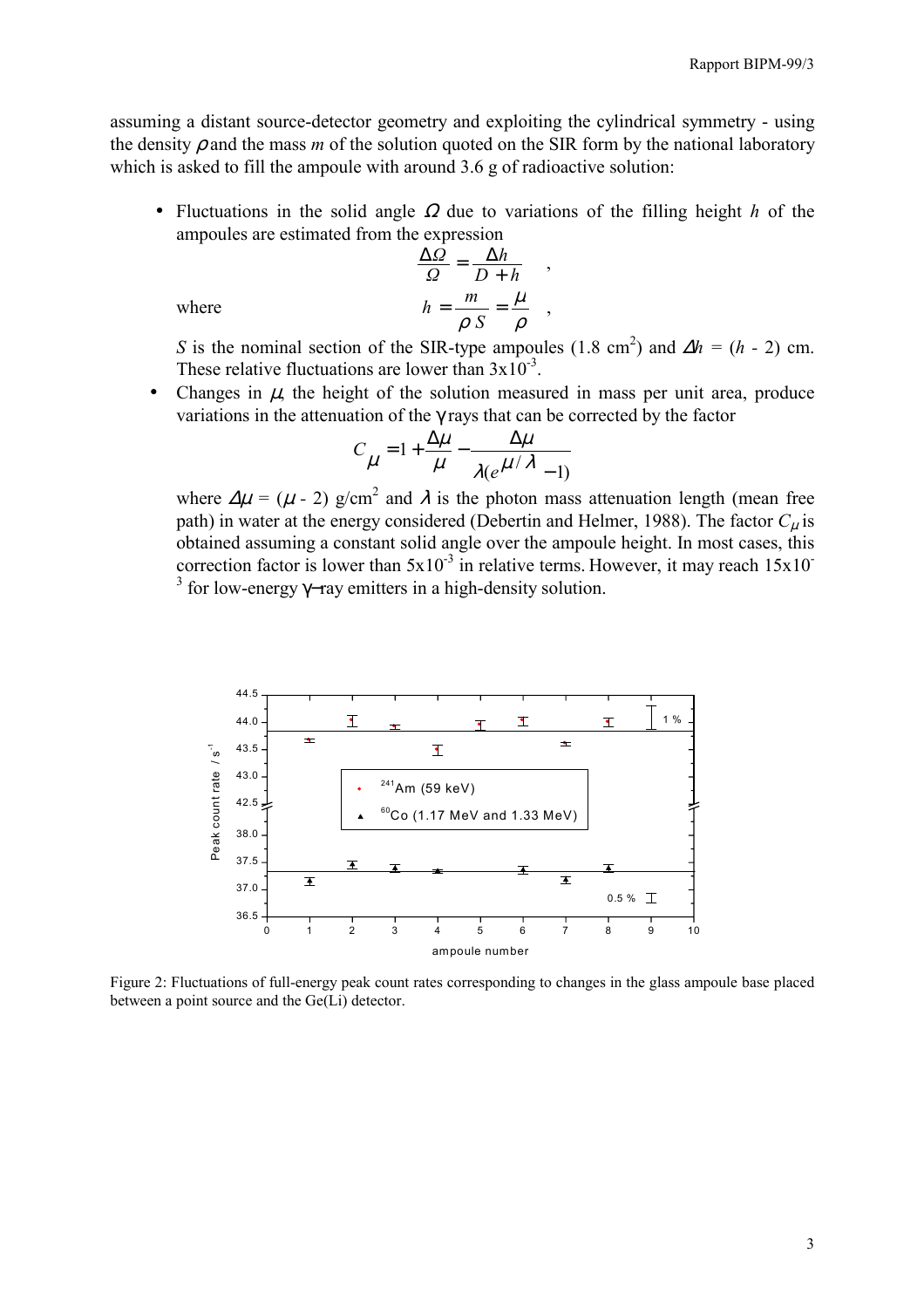Rapport BIPM-99/3

# **3. Electronics**

 $\overline{\phantom{a}}$ 

### **3.1. Block diagram of the electronics**

The block diagram of the electronics is presented in Figure 3a. It ensures that dead-time and pile-up corrections are independent of the analogue-to-digital converter (ADC) and of the multichannel analyzer. Indeed, these corrections are determined by the sequence of electronic modules consisting of the low-level discriminator<sup>1</sup> followed by a dead-time module which generates a gate signal G to control the digital conversion of the linear unipolar pulses arriving at the Linear-Gate-and-Stretcher module (LGS). The dead-time module is identical to those used extensively in connection with  $4\pi\beta-\gamma$  coincidence methods. The module was developed at the BIPM and calibrated by the two-oscillator method (Bréonce, 1981). It inserts a nonextended dead time by impeding the transmission of logic signals during the time chosen. The latter is sufficiently long (51 µs) to allow a complete conversion of the linear pulse before accepting another event. The dead-time correction is evaluated afterwards using the known formula for non-extended dead time (see section 5.1).

When a gate signal is present, the LGS converts the unipolar pulses from the amplifier into linear square pulses which are then analysed by a Wilkinson/100 MHz CANBERRA ADC (set in the non-overlap mode). This ensures that only the pulses above the discrimination level  $L<sub>D</sub>$  are processed by the ADC. There is a significant advantage in gating the LGS as opposed to the  $ADC^2$ ; in the absence of a gate signal G the LGS does not process any input linear pulse at all and, in consequence, does not generate the dead time which would have not been taken into account by the dead-time correction. The timing diagram of the electronics is shown in Figure 3b.



Figure 3a: Block diagram of the electronics connected to the Ge(Li) detector. The signal *LG* indicates that the ADC has detected a pulse from the LGS.

<sup>&</sup>lt;sup>1</sup> The internal lower thresholds of the ADC and the LGS must be set below the discrimination level  $L_D$ <br><sup>2</sup> In a first attempt, no LGS was weed and the signal *C* was weed to sets the ADC directly. In this association

 $<sup>2</sup>$  In a first attempt, no LGS was used and the signal G was used to gate the ADC directly. In this case, all unipolar</sup> pulses arrive at the ADC and it was observed that these pulses produce some dead time in the ADC even in the absence of a gate signal. This dead time is not taken into account in the dead-time correction.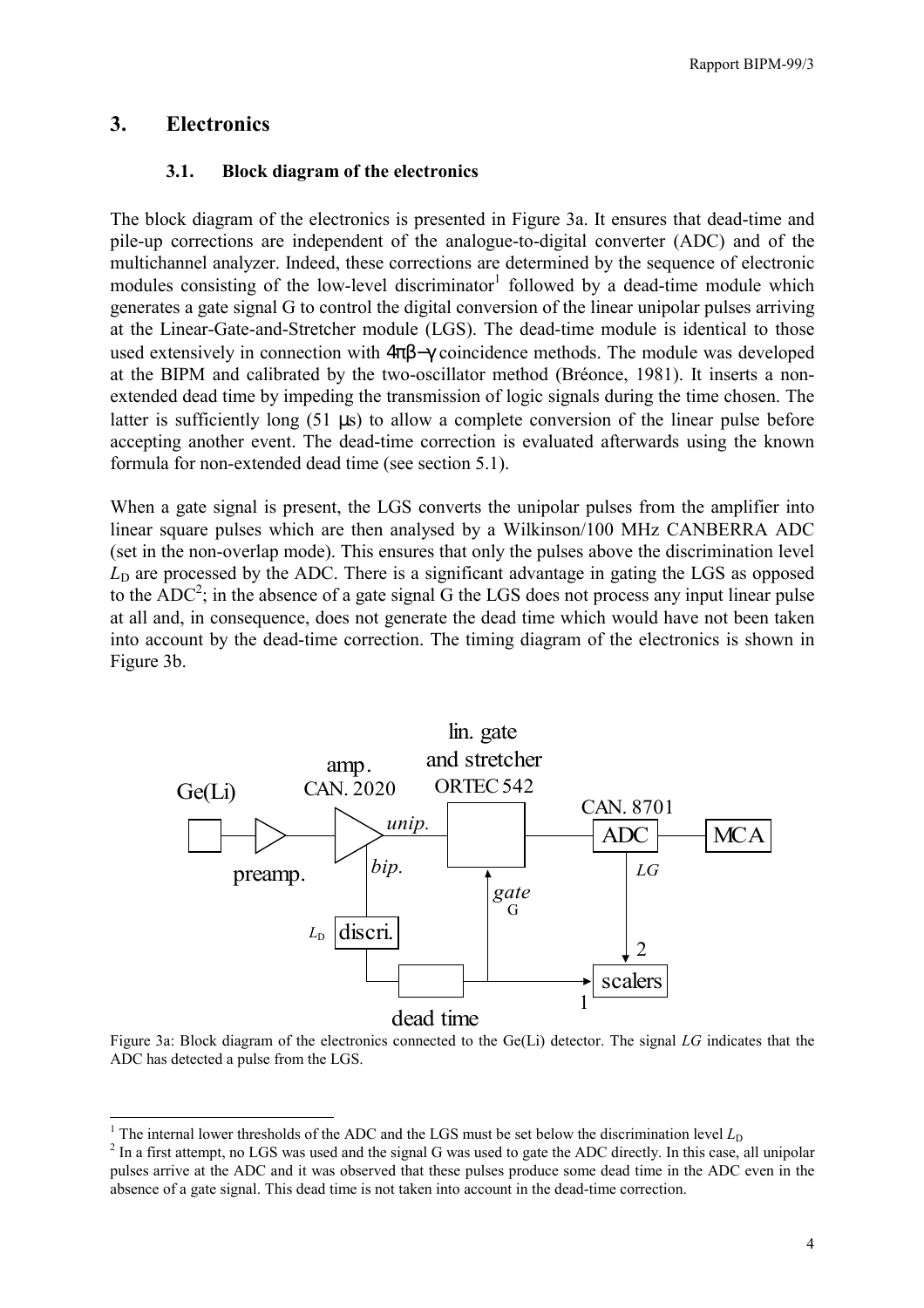



#### **3.2. Characteristics of the system**

The resolution (FWHM) of the Ge(Li) detector is 2.3 keV at 1.33 MeV. The full widths at  $1/10$ th and  $1/50$ th of the maximum height are equal to  $2.0 \times$  FWHM and to  $3.3 \times$  FWHM. respectively. The relative loss in energy resolution due to the use of the LGS is only 4 %. These poor characteristics justified the purchase of the HPGe detector mentioned in the **Introduction** 

The stability of the electronics is satisfactory as the typical relative gain drift, observed after several days of measurement, is only  $4x10^{-4}$ .

### **4. Peak integration method**

Fitting the highly asymmetrical full-energy peaks from the Ge(Li) spectrometer is not trivial and many parameters are involved (e.g. two low-energy tails are needed to simulate more closely the shape of the peaks). In consequence, it was preferred to evaluate the peak area by simple summation of the channel contents in an interval around the peak, having a width of 7.5 times the FWHM of the peak. The continuum under the peak is assumed to be linear and determined from the summation of counts in intervals having a width of 3 x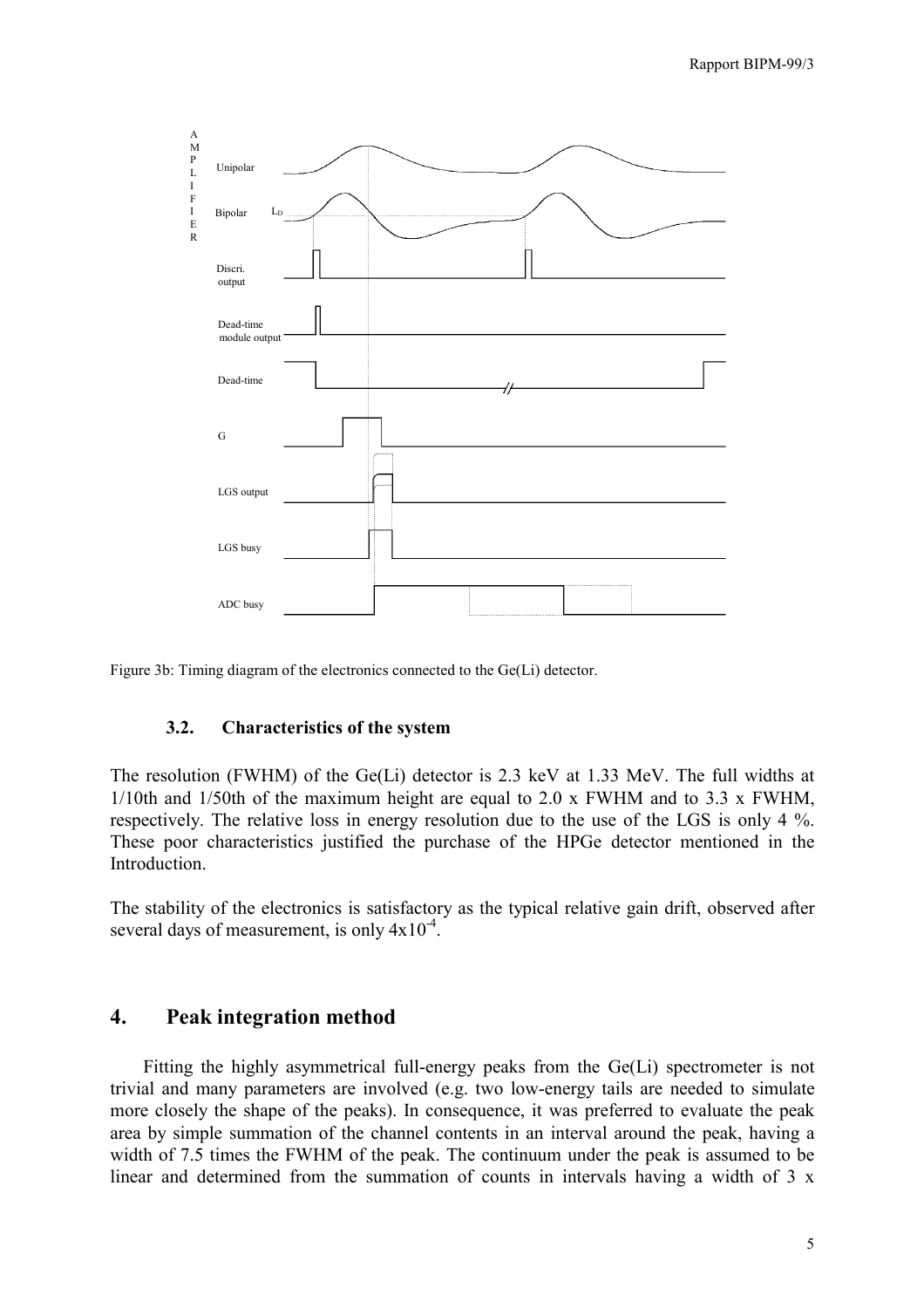FWHM on both sides of the peak. When the continuum is clearly non-linear, the limits of the summation intervals are modified and reduced to the minimum acceptable. In the case of two closely spaced peaks, both are integrated together.



Figure 4:  ${}^{60}$ Co  $\gamma$ -ray energy spectrum: 1.33 MeV full-energy peak and the channel intervals used for its integration. FWHM = 2.34 keV. Total count rate =  $450 \text{ s}^{-1}$ .

### **5. Correction factors**

#### **5.1. Dead-time correction**

The dead-time correction factor is  $(1 - R\tau)^{-1}$ , where  $\tau$  is the dead-time value selected for the dead-time module and *R* is the total count rate above the threshold including the digital overflows (pulses exceeding the ADC range), as given by the scaler no. 2 shown in Figure 3a. This rate has been checked and is exactly equal to the rate of the gate signals G, given by the scaler no.1. To test the method, the same  ${}^{60}Co$  energy spectrum has been measured for several values of  $\tau$ . The count rate  $R_{\text{ROI,c}}$  in the region of interest around the full-energy peaks, corrected for dead time, is plotted versus  $\tau$  in Figure 5. Above  $\tau \approx 40 \text{ }\mu\text{s}, R_{\text{ROLc}}$  remains constant within the uncertainties, showing that the overall dead time of the electronics behaves as non-extended and that the method described is consistent. For low  $\tau$  values,  $R_{\text{ROLc}}$ drops rapidly because  $\tau$  becomes shorter than the dead time of the ADC which, in consequence, induces additional losses not taken into account by the correction factor.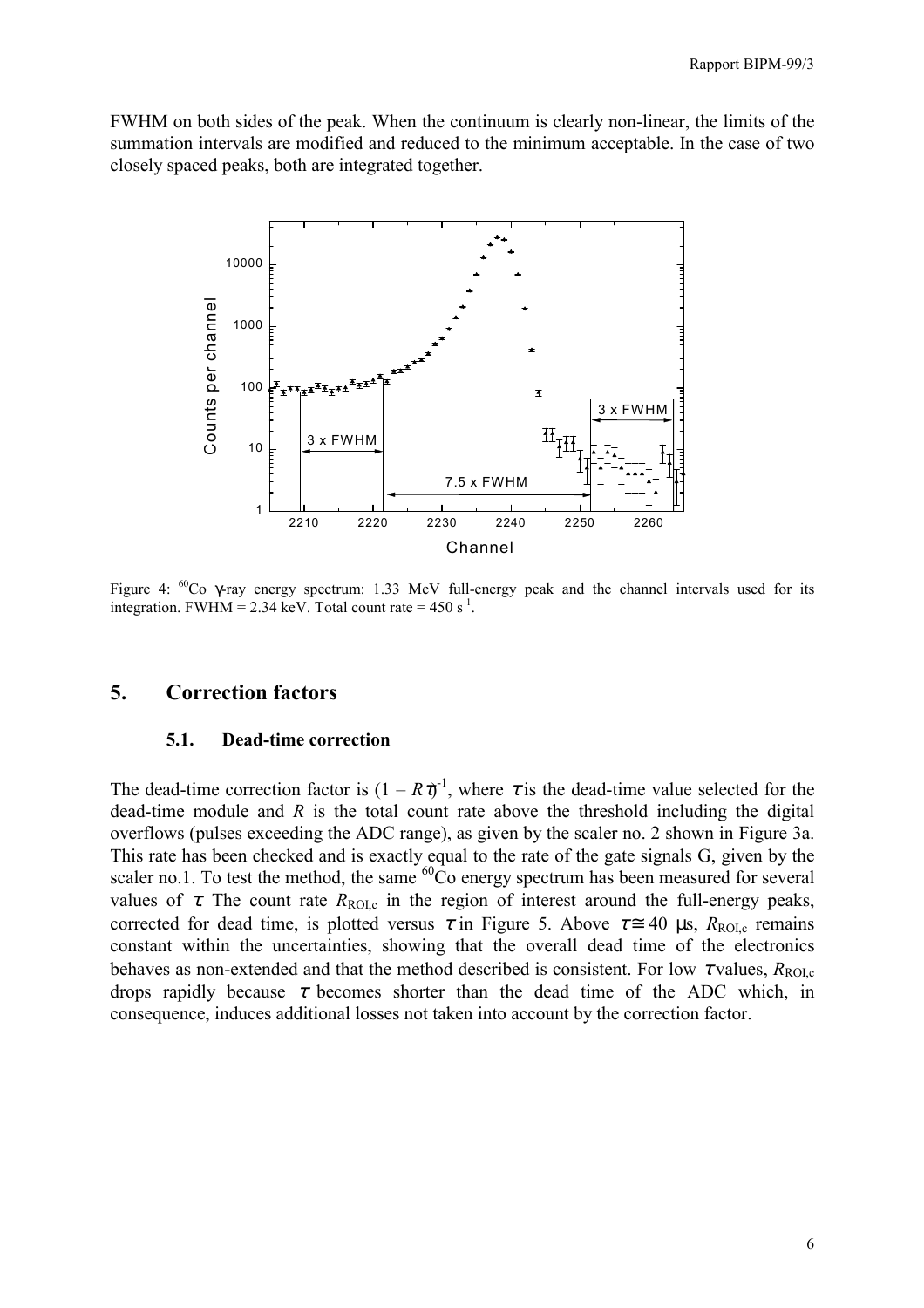

Figure 5: Count rate in the region of interest (ROI) around the  ${}^{60}$ Co full-energy peaks, corrected for dead time, versus the dead time selected for the dead-time module. The total count rate in the energy spectrum ranges from 6x10<sup>3</sup> ( $\tau$ = 102 µs) to 12x10<sup>3</sup> ( $\tau$ = 13 µs) counts per second.

#### **5.2. Pile-up correction**

As no measurements are intended to be made at high count rates, electronic circuits for pile-up rejection have not been used. The pile-up correction factor was measured using the two-source method, i.e. by using an additional source near the detector to increase the count rate and thus induce pile up (e.g. Debertin and Helmer, 1988). The area of a full-energy peak of a  $\gamma$  ray emitted by the source placed in the lucite holder is then plotted versus the total count rate corrected for dead time, i.e.  $R_c = R (1 - R\tau)^{-1}$ , which is a function of the distance to the detector of the second source. The data are fitted by a linear function and normalized by dividing by the extrapolated value at zero count rate. Some results are shown in Figure 6a. Figure 6b is another presentation of the results: the gradient of the linear fit is plotted versus the energy of the peak considered. The radionuclide used as a second source is indicated. The measurements made for <sup>60</sup>Co show that the lower the γ–ray energy of the second source, the higher is the absolute value of the gradient. This is an unwanted effect as the pile-up correction should not depend on the radionuclide used to increase the count rate.

Figures 7a and 7b illustrate that the distortion shown in Figure 6b no longer occurs if the count rate  $R_0$  below the discrimination level is taken into account. For each measurement,  $R_0$ is obtained by extrapolating the energy spectrum to zero energy and integrating it from zero to the threshold around 25 keV. This extrapolation has been carried out using several functions. An uncertainty of type B on  $R_0$  is then estimated from the difference between the various results obtained. The two-source method is limited experimentally by the requirement that the γ rays from the second source must have an energy lower than one half that of the γ rays of the first source. Thus the pile-up correction could not be measured for low energies and had to be extrapolated from higher energies. In consequence, the relative uncertainty of this correction reaches  $6x10^{-3}$  below 100 keV for a count rate lower than 1500 s<sup>-1</sup> and it increases rapidly with the count rate.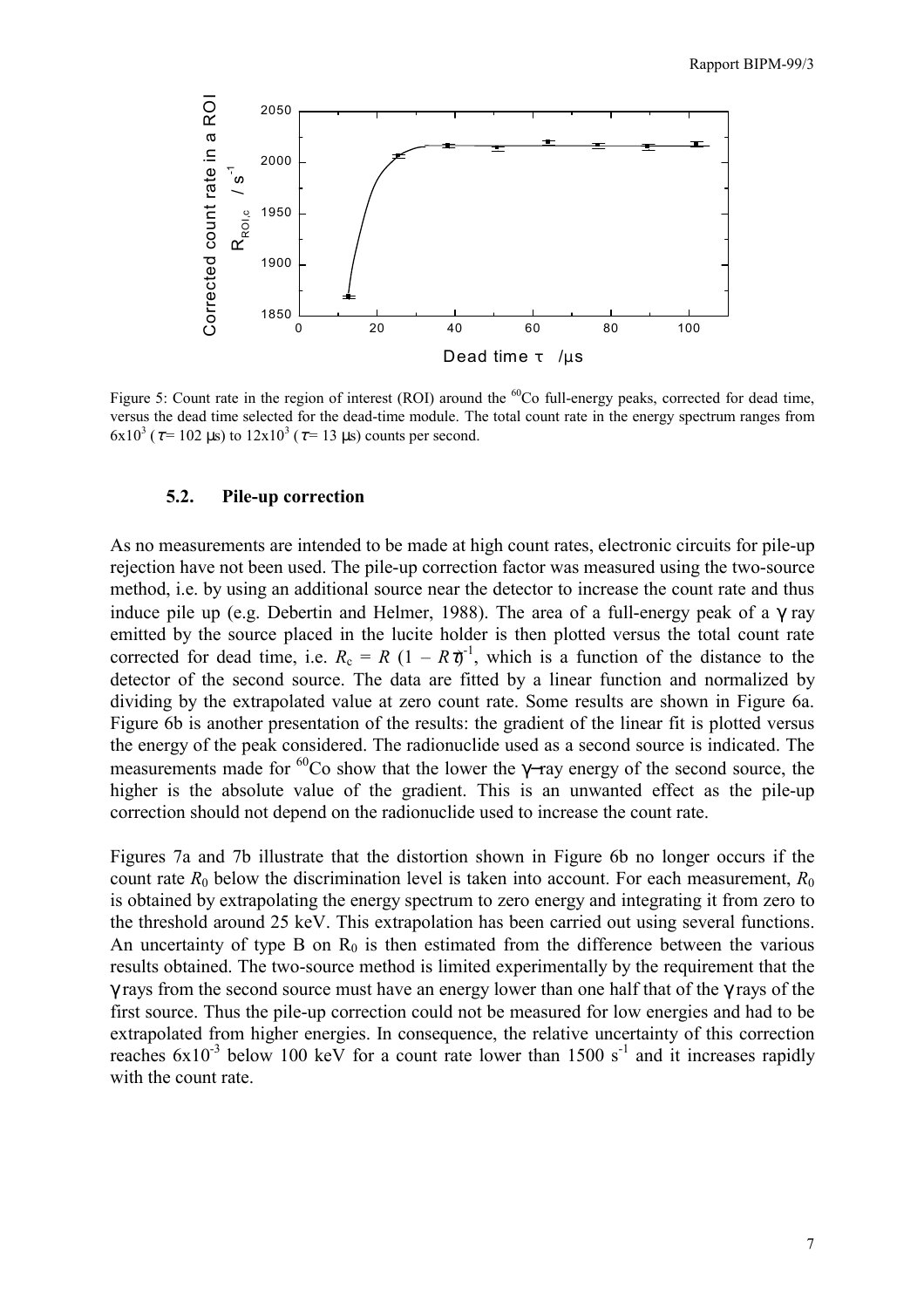

Count rate corrected for dead time  $\,$  R $_{\mathrm{c}}$   $\,$  / s $^{\textrm{-1}}$ 

Figure 6a: Measured pile-up correction factor versus the count rate above the threshold, corrected for dead time. The straight lines are linear fits. -3



Figure 7a: Similar to Figure 6a, but the count rate below the threshold has been taken into account.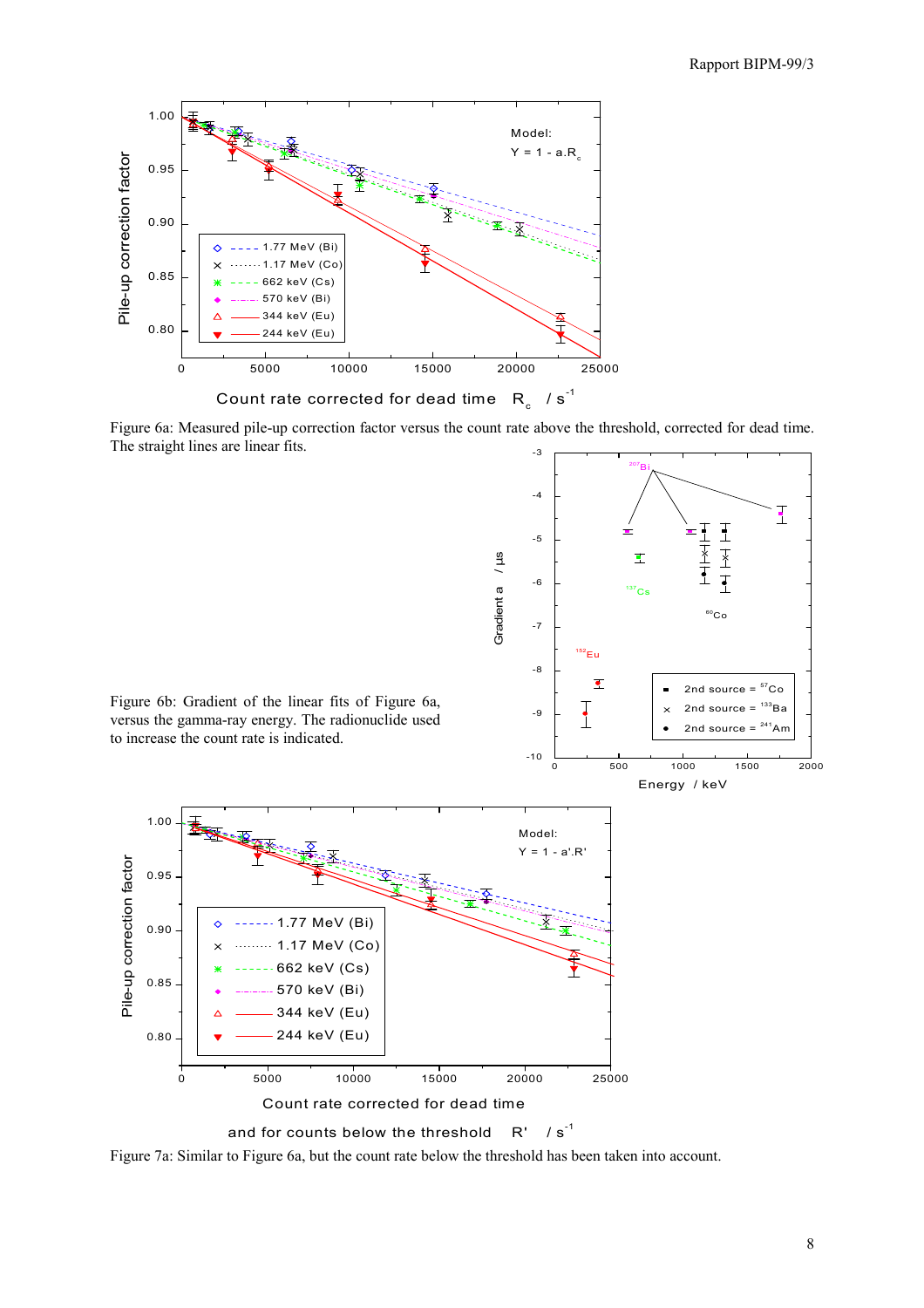

Figure 7b: Gradient of the linear fits of Figure 7a, versus the gamma-ray energy *E*. The radionuclide used to increase the count rate is indicated.

#### **5.3. True coincidence summing**

The true coincidence summing (TCS), which occurs when several  $\gamma$  rays are emitted in cascade is evaluated by the KORSUM FORTRAN program developed at the PTB, considering the SIR ampoules as point sources. KORSUM does not take into account coincidence summing between γ and β rays, and neglects the possible angular correlation between the cascading γ rays (e.g. Debertin and Helmer, 1988). To run this program, the total efficiency of the spectrometer versus the γ-ray energy is needed and has been measured using SIR ampoules of (quasi-)single γ emitters. Each energy spectrum has been extrapolated to zero energy to obtain the total count rate in the detector. No pile-up correction is applied as it should be in integral measurements. The results for  $D = 20$  cm are presented in Figure 8. The two lowest data points (at around 35 keV) correspond to x-ray measurements for which the total efficiency is obtained by integrating the x-ray peaks. A pile-up correction is then needed as for gamma full-energy peak efficiencies.



Figure 8: Total efficiency of the Ge(Li) spectrometer measured using SIR ampoules from eight different NMIs. KORSUM showed that the TCS correction is significant only for the short *D* distance (20 cm) where it can reach as much as  $6x10^{-3}$  in rare cases, for example with  $56C_0$ . Tests have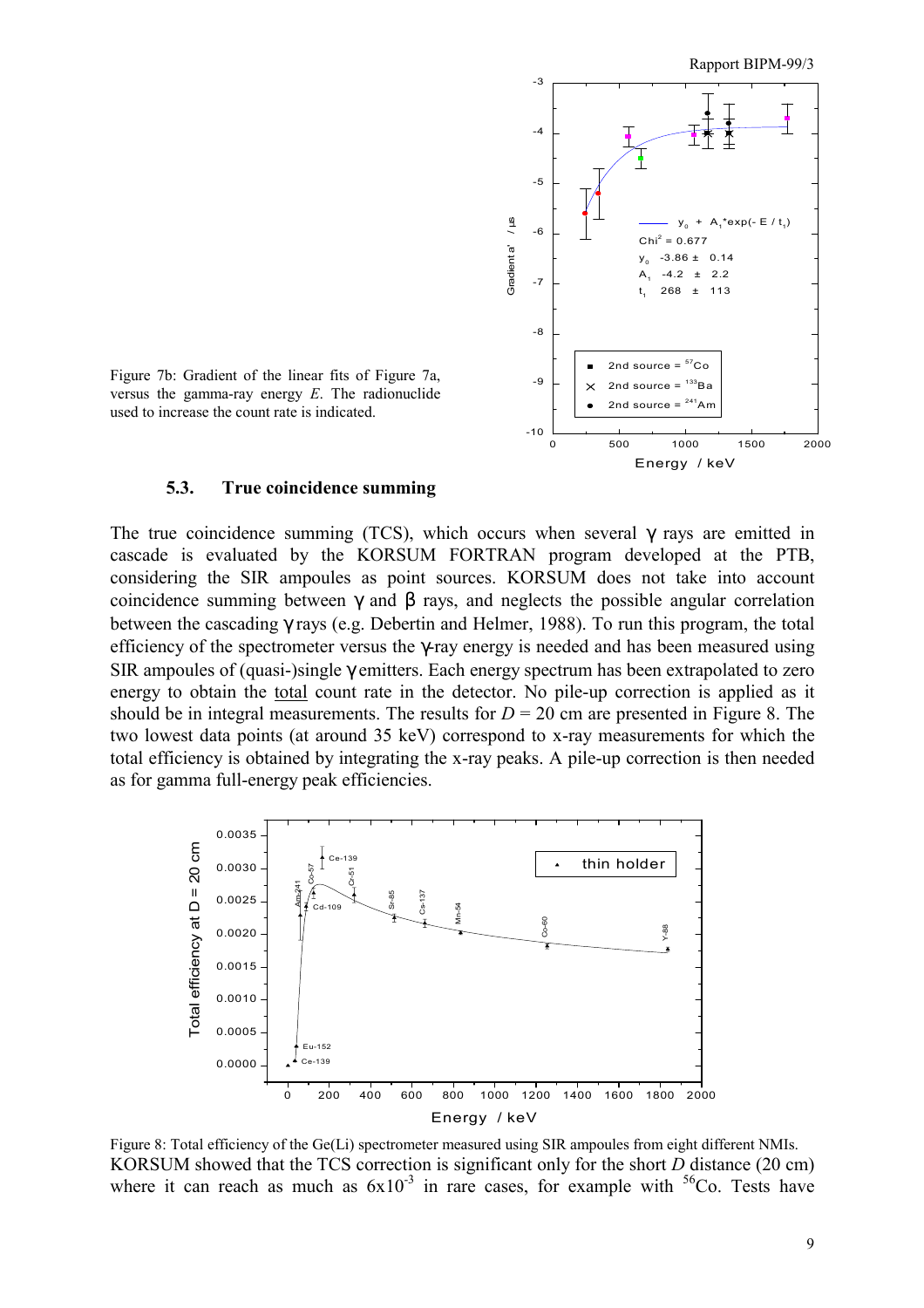indicated that the TCS correction shows little sensitivity to 10 % fluctuations in the efficiency curves used as input data by the program (see Table 1).

| Radionuclide           | γ-ray energy | TCS correction (KORSUM) for $D = 20$ cm |                             |
|------------------------|--------------|-----------------------------------------|-----------------------------|
|                        | $/$ keV      | Total efficiency from Fig. 8            | Earlier values of tot. eff. |
| $^{22}$ Na             | 1275         | 1.004                                   | 1.004                       |
| $56$ Co                | 847          | 1.004                                   | 1.003                       |
|                        | 977          | 1.006                                   | 1.006                       |
|                        | 1038         | 1.005                                   | 1.005                       |
|                        | 1238         | 1.005                                   | 1.005                       |
|                        | 1771         | 1.004                                   | 1.004                       |
| $\overline{60}$ Co     | 1173         | 1.002                                   | 1.002                       |
|                        | 1333         | 1.002                                   | 1.002                       |
| $^{133}\text{Ba}$      | 53           | 1.003                                   | 1.003                       |
|                        | 81           | 1.003                                   | 1.003                       |
|                        | 223          | 1.002                                   | 1.002                       |
|                        | 276          | 1.002                                   | 1.002                       |
|                        | 303          | 1.001                                   | 1.001                       |
|                        | 356          | 1.001                                   | 1.001                       |
| $152$ Eu               | 122          | 1.003                                   | 1.003                       |
|                        | 245          | 1.004                                   | 1.004                       |
|                        | 411          | 1.004                                   | 1.004                       |
|                        | 444          | 1.003                                   | 1.003                       |
|                        | 779          | 1.002                                   | 1.002                       |
|                        | 964          | 1.002                                   | 1.002                       |
|                        | 1112         | 1.001                                   | 1.002                       |
|                        | 1408         | 1.002                                   | 1.002                       |
| $\overline{^{169}} Yb$ | 94           | 1.005                                   | 1.005                       |
|                        | 131          | 1.004                                   | 1.004                       |
|                        | 177          | 1.003                                   | 1.003                       |
|                        | 198          | 1.003                                   | 1.003                       |
|                        | 261          | 0.99                                    | 0.99                        |
|                        | 308          | 0.998                                   | 0.998                       |
| $192$ Ir               | 205          | 1.004                                   | 1.003                       |
|                        | 468          | 1.003                                   | 1.003                       |

Table 1. TCS correction factors calculated with the KORSUM program and using either the total efficiency curve shown in Figure 8 (col. 3) or earlier values which differ by up to 10 % (col. 4).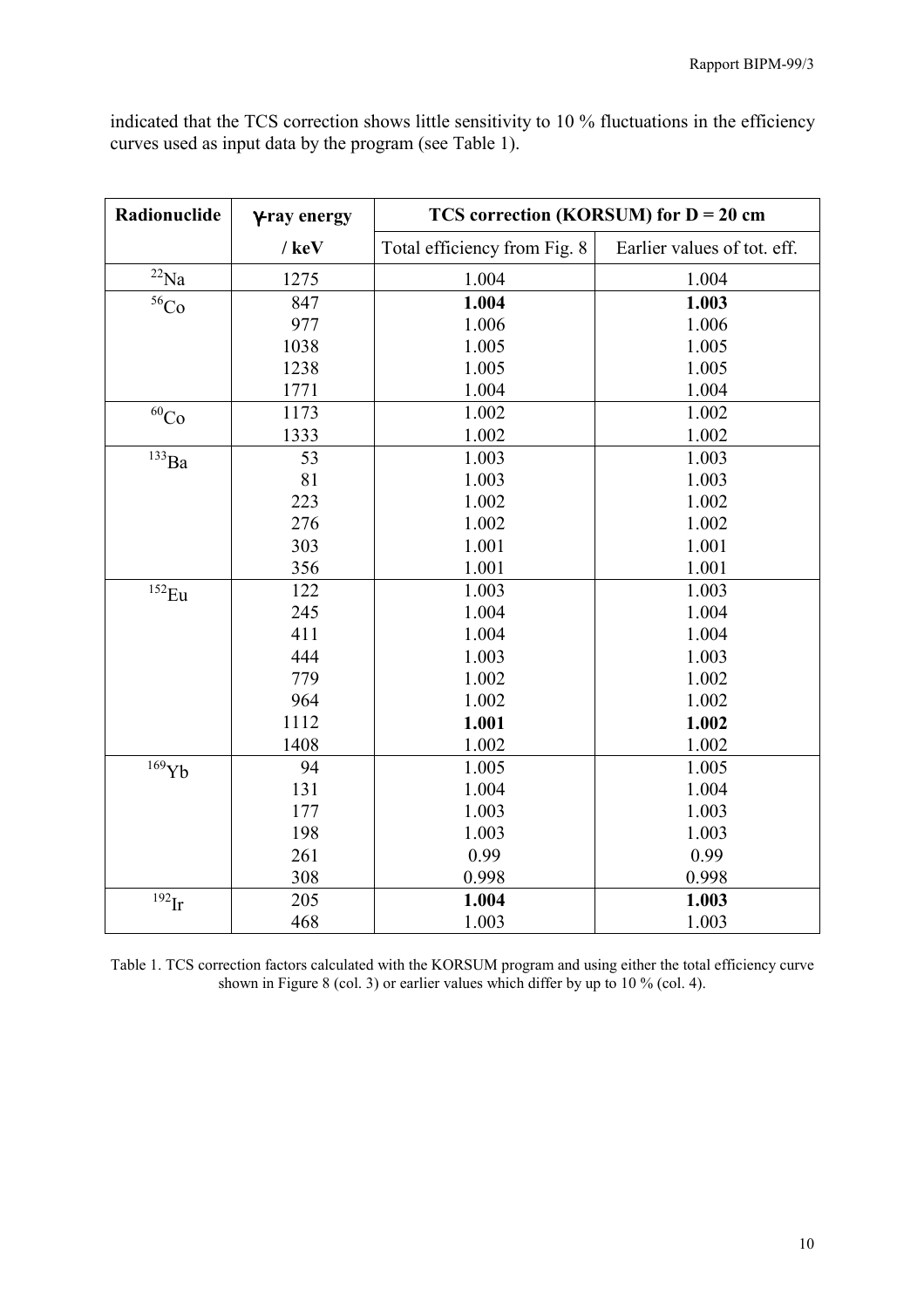## **6. Efficiency measurements**

As far as possible, ampoules that gave an equivalent activity in good agreement with the international mean value were selected for the calibration. In addition, to minimize the uncertainties, only well-known and isolated gamma lines are considered. Each measurement was repeated at least twice. For short-lived radionuclides the measurement duration was limited to some hundreds of seconds in order to have a constant count rate, as required for the present dead-time and pile-up corrections. A typical uncertainty budget of an efficiency measurement of the Ge(Li) detector is given in Table 2.

|                                           | Relative uncert.                    | Comment                                     |
|-------------------------------------------|-------------------------------------|---------------------------------------------|
| Dead time                                 | $<$ 3 x 10 <sup>-4</sup>            | for count rates $\leq 5000$ s <sup>-1</sup> |
| Pile up                                   | $(3 \text{ to } 6) \times 10^{-3}$  | for count rates $\leq 1500$ s <sup>-1</sup> |
| True coincident summing                   | $1 \times 10^{-3}$                  | if relevant                                 |
| Self attenuation of the solution          | $1 \times 10^{-3}$                  |                                             |
| Atten. by the ampoule base                | $(1 \text{ to } 5) \times 10^{-3}$  | depending on gamma-ray energy               |
| Ampoule position                          | $1 \times 10^{-3}$                  |                                             |
| Ampoule activity                          | $(1 \text{ to } 10) \times 10^{-3}$ | as given by the NMI                         |
| emission<br>Decay correction,<br>$\gamma$ | $< 15 \times 10^{-3}$               | using nuclides having a decay scheme        |
| probability                               |                                     | with small uncertainties                    |

Table 2. Uncertainty budget of an efficiency measurement with the Ge(Li) detector.

The logarithm of the measured full-energy peak efficiency is plotted against the logarithm of the γ-ray energy. The data are split into a low-energy and a high-energy group with a large overlap (from 155 keV to 550 keV) and fitted to a  $3<sup>rd</sup>$  and  $4<sup>th</sup>$  order polynomial, respectively. The overlap is sufficiently wide to ensure a common fitted curve for the two groups of data, allowing a smooth transition from one polynomial to the other at around 310 keV. The resulting efficiency curves and residuals are shown in Figures 9a-b. The smooth line on each plot of the residuals corresponds to the relative uncertainty of the fit of the efficiency data. However, other fits of the data may be made, giving slightly different curves. It was observed that the uncertainty of the fit does not reflect these differences, especially around 200 keV. It was then decided to evaluate the total uncertainty of the efficiency curves from the distribution of the residuals (Debertin and Helmer, 1988). This is shown on the same figures as the residuals, by the stepped lines.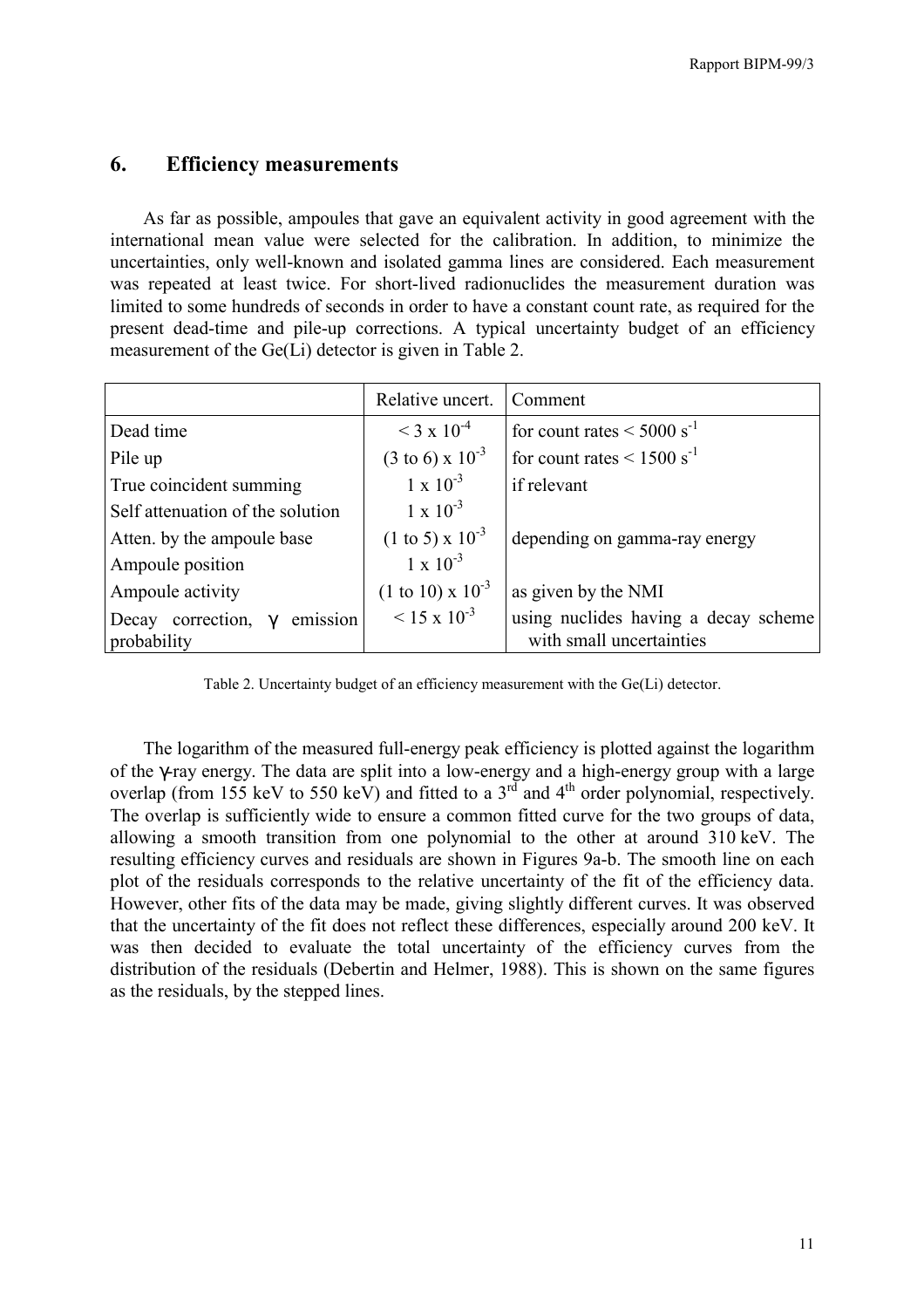

Figure 9a: Efficiency of the Ge(Li) spectrometer for  $D = 20$  cm, using the thin and thick lucite holder, and the percentage residuals (see text).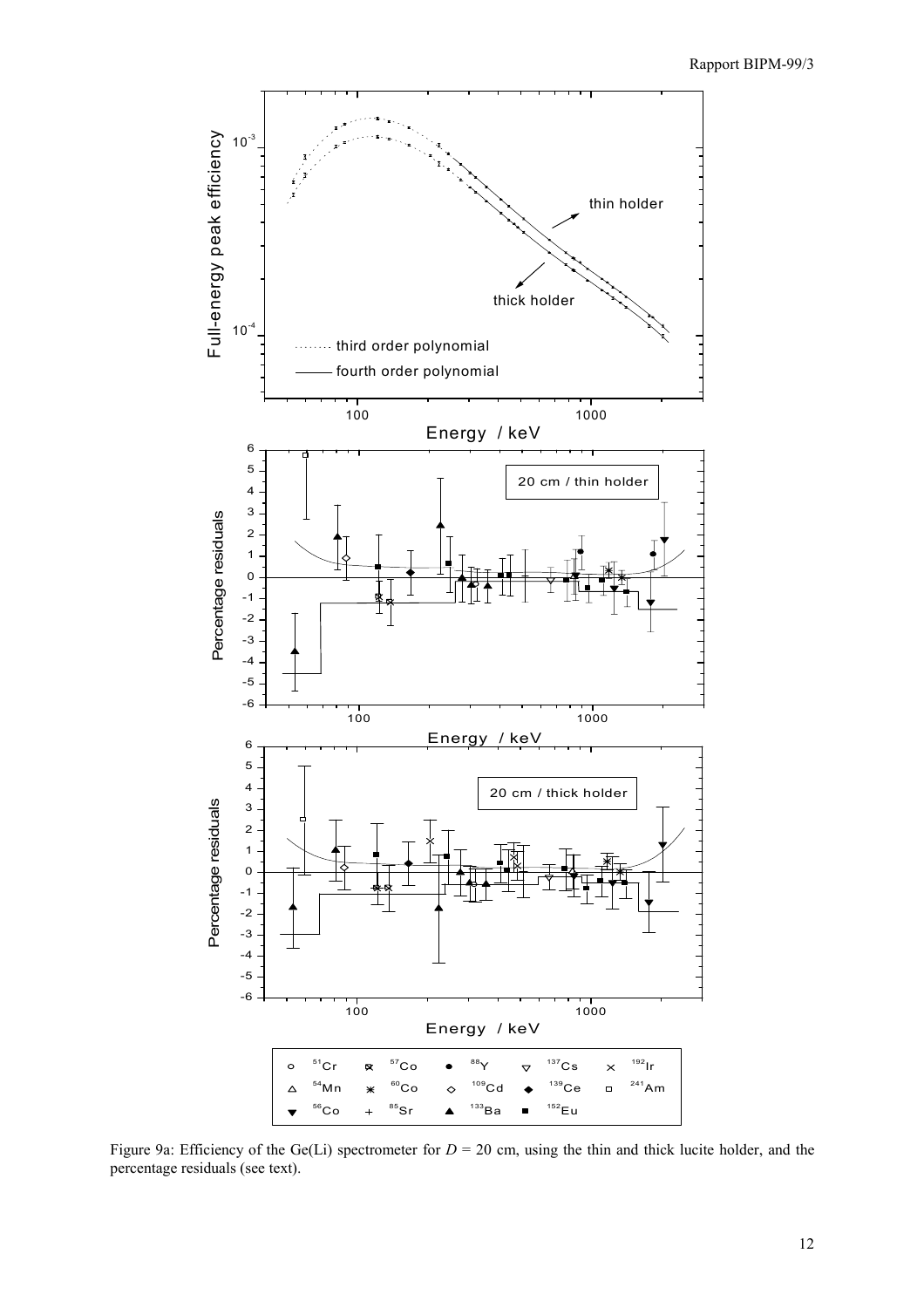

Figure 9b: Efficiency of the Ge(Li) spectrometer for  $D = 50$  cm using the thin lucite holder, and the percentage residuals (see text). The legend is the same as in figure 9a.

The comparison of the residuals obtained with a thin and a thick lucite holder for the ampoules does not show any evidence of the influence of β−γ coincidences. This needs to be checked again for the HPGe which has a thin Be window and so could be more sensitive to these coincidences.

The long-term stability of the detector is monitored by periodic measurements of  $137Cs$ and <sup>60</sup>Co ampoules. A decreasing trend in the efficiency is observed for both ampoules, but with a different gradient (see Figure 10). This increases the uncertainty of further measurements with the Ge(Li) spectrometer which needs, in consequence, to be replaced by the HPGe detector as soon as possible.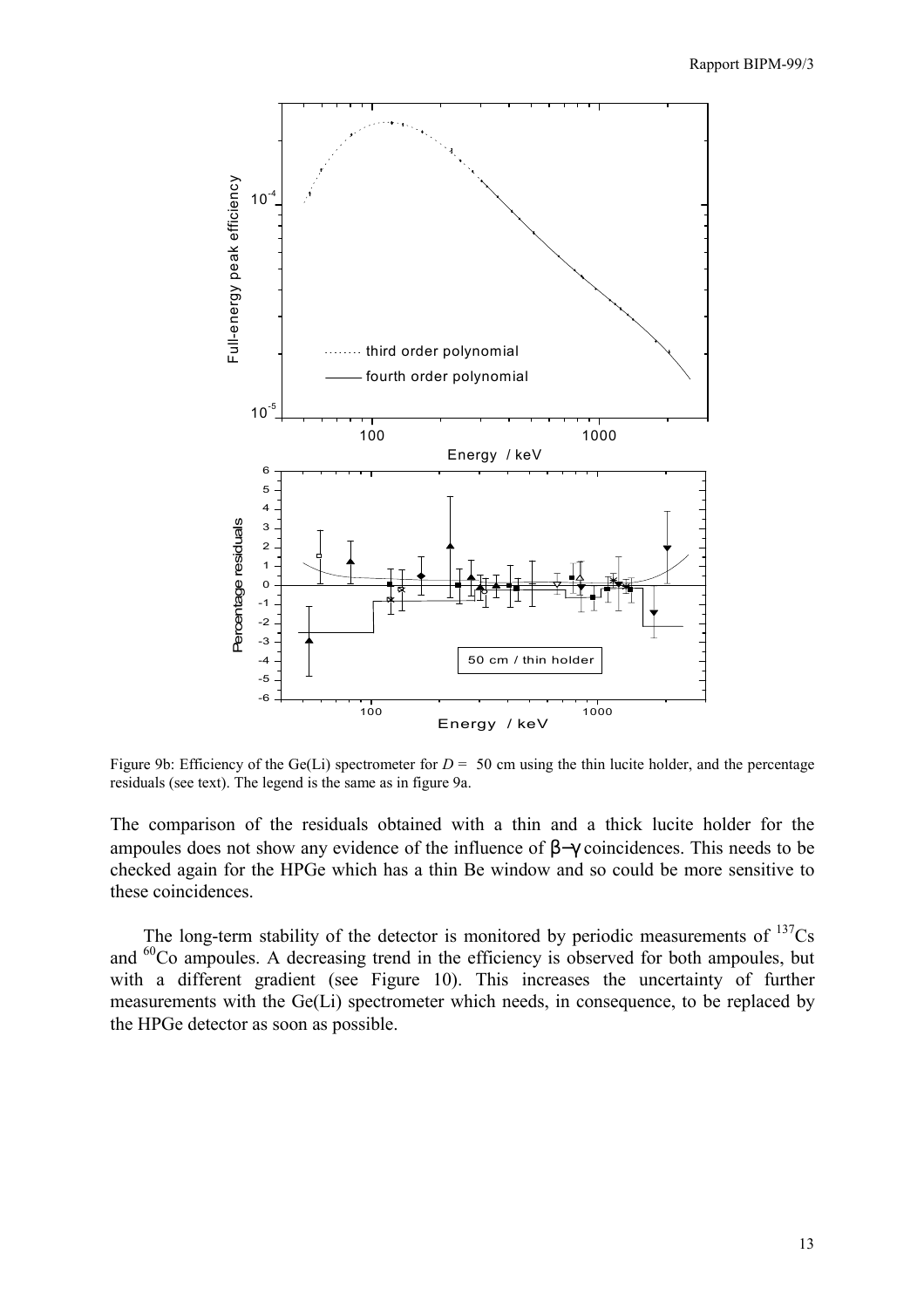

Figure 10: Long-term stability of the Ge(Li) spectrometer. The open squares are  $137Cs$  measurements and the diamonds <sup>60</sup>Co measurements. Correlated uncertainties have been subtracted. The dashed and straight lines are linear fits of the  $^{137}Cs$  and  $^{60}Co$  data, respectively.

# **7. Test measurements**

To test the accuracy of the present calibration, several SIR ampoules were measured and the results compared with those given by the participating NMI (see Figure 11). All the BIPM Ge(Li) measurements are in agreement to within 1 or 2 standard uncertainties with the NMI values.



Figure 11 : Activity measured with the Ge(Li) compared to the value given by the NMI which standardized the SIR ampoule. The former activity is the weighted mean of the values obtained for several γ-rays. The plotted uncertainties are the quadratic sum of the standard uncertainties of the Ge(Li) and NMI measurements.